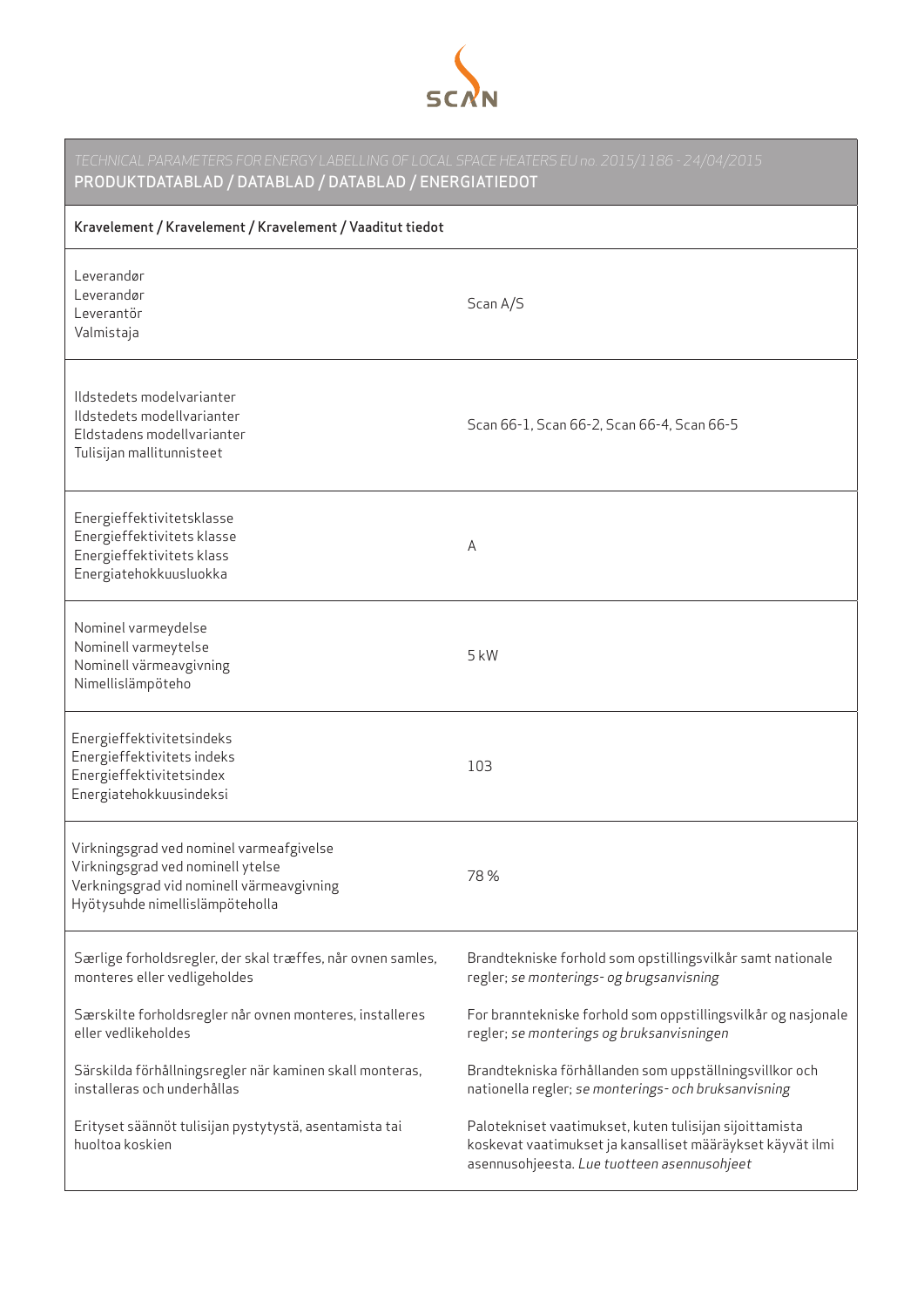

DATASHEET / FICHE TECHNIQUE / FICHA TÉCNICA / SCHEDA DATI / DATASHEET / DATENBLATT

| Requirements / Exigences / Requisitos / Requisiti / Vereisten / Forderungen                                                                                                                                                 |                                                                                                                                                                                                               |  |
|-----------------------------------------------------------------------------------------------------------------------------------------------------------------------------------------------------------------------------|---------------------------------------------------------------------------------------------------------------------------------------------------------------------------------------------------------------|--|
| Supplier<br>Fabricante<br>Fornitore<br>Vereisten<br>Lieferant                                                                                                                                                               | Scan A/S                                                                                                                                                                                                      |  |
| Product models<br>Produits concernés<br>Modelos<br>Modelli<br>Product modellen<br>Varianten der Feuerstelle                                                                                                                 | Scan 66-1, Scan 66-2, Scan 66-4, Scan 66-5                                                                                                                                                                    |  |
| Energy efficiency class<br>Classe énergétique<br>Clase de eficiencia energética<br>Classe energetica<br>Energie efficiëncy klasse<br>Energieeffizienz-Klasse                                                                | А                                                                                                                                                                                                             |  |
| Direct heat output<br>Puissance réelle de sortie<br>Potencia calorifica emitida<br>Emissione di calore diretta<br>Directe warmte afgifte<br>Nennwärmeleistung                                                               | 5 kW                                                                                                                                                                                                          |  |
| Energy efficiency index<br>Index de rendement énérgétique<br>Índice de eficiencia energetica<br>Indice di efficienza energetica<br>Energie efficiëncy index<br>EnergieeffizienzIndex                                        | 103                                                                                                                                                                                                           |  |
| Efficiency at nominal heat output<br>Rendement à puissance nominale<br>Eficiencia al rendimiento nominal<br>Efficienza alla potenza nominale<br>Efficiency bij nominale warmte afgifte<br>Wirkungsgrad bei Nennheizleistung | 78%                                                                                                                                                                                                           |  |
| Any specific precautions that shall be taken when the<br>local space heater is assembled installed or maintained                                                                                                            | Fire safety precautions such as safety distances when installing,<br>national standards, local codes and regulations.<br>See the Instructions manual                                                          |  |
| Toutes les précautions spécifiques doivent être prises<br>lors de l'assemblage, l'installation ou l'entretien de l'appareil                                                                                                 | Les précautions d'incendie telles que les distances de sécurité<br>lors de l'installation, le suivi des normes, les codes locaux et les<br>règlementations nationales. Veuillez lire le manuel d'installation |  |
| Cualquier precaución específica que deba tenerse en cuenta<br>durante el montaje, instalación o mantenimiento del equipo de<br>calefacción                                                                                  | Precauciones frente a incendios como distancia de seguridad<br>en la instalación, estándares nacionales, códigos locales y<br>reglamentos. Lea el manual de instalación                                       |  |
| Precauzioni specifiche da prendere quando il riscaldatore<br>viene assemblato, installato o mantenuto in uno spazio                                                                                                         | Precauzioni per la sicurezza antincendio come le distanze di<br>sicurezza durante l'installazione, le normative nazionali e locali.<br>Leggere il manual                                                      |  |
| Eventuele specifieke voorzorgsmaatregelen die worden<br>genomen wanneer de plaatselijke ruimteverwarming<br>wordt gemonteerd, geïnstalleerd of onderhouden                                                                  | Brandveiligheidsmaatregelen, zoals veiligheidsafstanden bij<br>installatie, nationale normen, lokale codes en voorschriften.<br>Lees de installatiehandleiding                                                |  |
| Besondere Maßnahmen bei Montierung, Installation<br>und Wartung                                                                                                                                                             | Für brenntechnische Verhältnisse, wie z.B. Aufstellbedingungen<br>und nationale Forderungen. Siehe die Montage- und Bedienungs-<br>anleitung                                                                  |  |